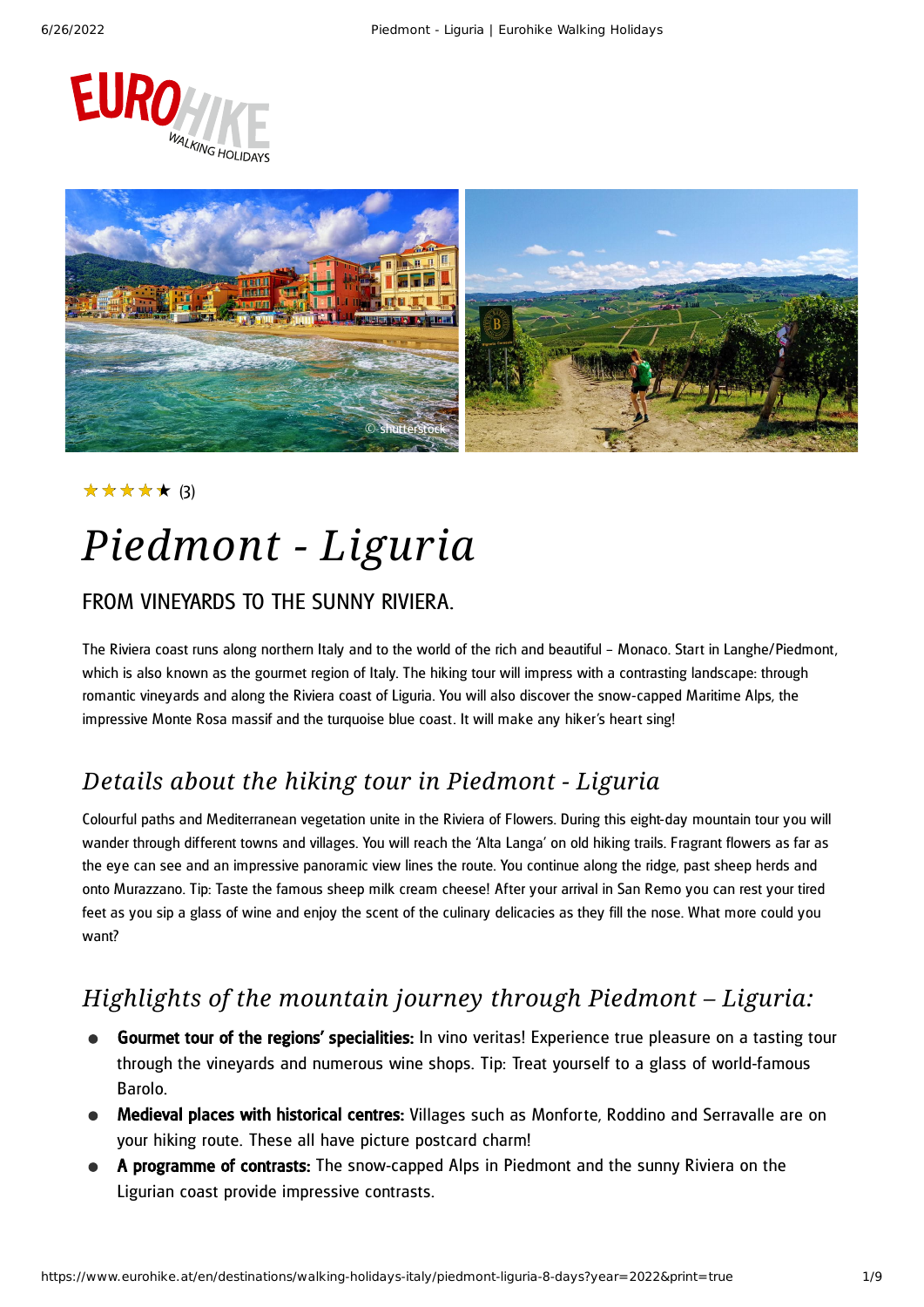

### To the online version

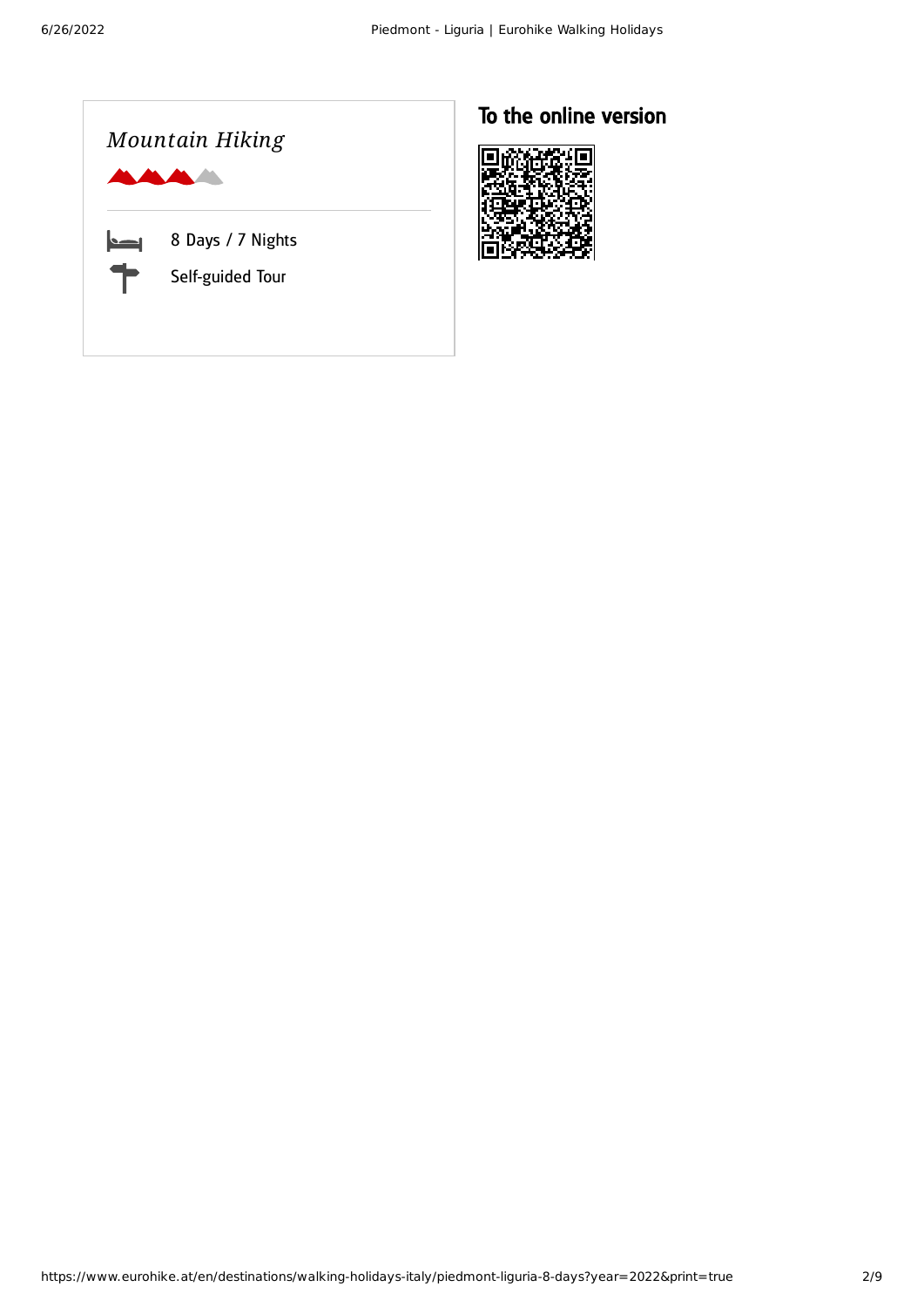DAY 1

# *Itinerary*

# *[Arrival](#page-2-0) in Alba*

<span id="page-2-0"></span>Discover the gourmet town of Alba with its pretty old centre and countless bars and restaurants inviting you to sample Piedmontese delicacies.

Hotel example: [Calissano](https://www.hotelcalissano.com/en/)

#### *Alba – [Monforte](#page-2-1)* DAY  $\overline{\phantom{a}}$

<span id="page-2-1"></span>An enchanting hike leads you through the vineyards with a fabulous view onto the Langhe-region. Via La Morra, renowned for its numerous wine stores, you continue along grape vines of the famous Barolo-wine into the ,centre of grapes', the world-renowned little village of Barolo. Here you take a stroll through the alleyways to the fort and enjoy a glass of this noble wine. Onwards along a forest path into the stunningly beautiful village of Monforte situated on a hilltop.

Hotel example: [Grappolo](http://www.grappolodoro.net/indexIng.asp) d'Oro

|  | $\circled{S}$ approx. 4.5 hours |  | $\frac{1}{2}$ 16 km $\approx$ 600 m | $\frac{350 \text{ m}}{2}$ |
|--|---------------------------------|--|-------------------------------------|---------------------------|
|--|---------------------------------|--|-------------------------------------|---------------------------|



## *Monforte – [Bossolasco/Surroundings](#page-2-2)*

<span id="page-2-2"></span>Initially you walk on undulating terrain through vineyards, soon however you come across more and more hazelnut groves and reach the picturesque villages of Roddino and Serravalle, where you enjoy a panoramic view from the so-called ,Langhe-balcony'. You ascend along hiking trail to the ,Alta Langa', where the village of roses ,Bossolasco' awaits you with wonderfully fragrant flowers and an impressive location at the top of a mountain chain.

Hotel example: La [Panoramica](https://www.lapanoramica.com/)

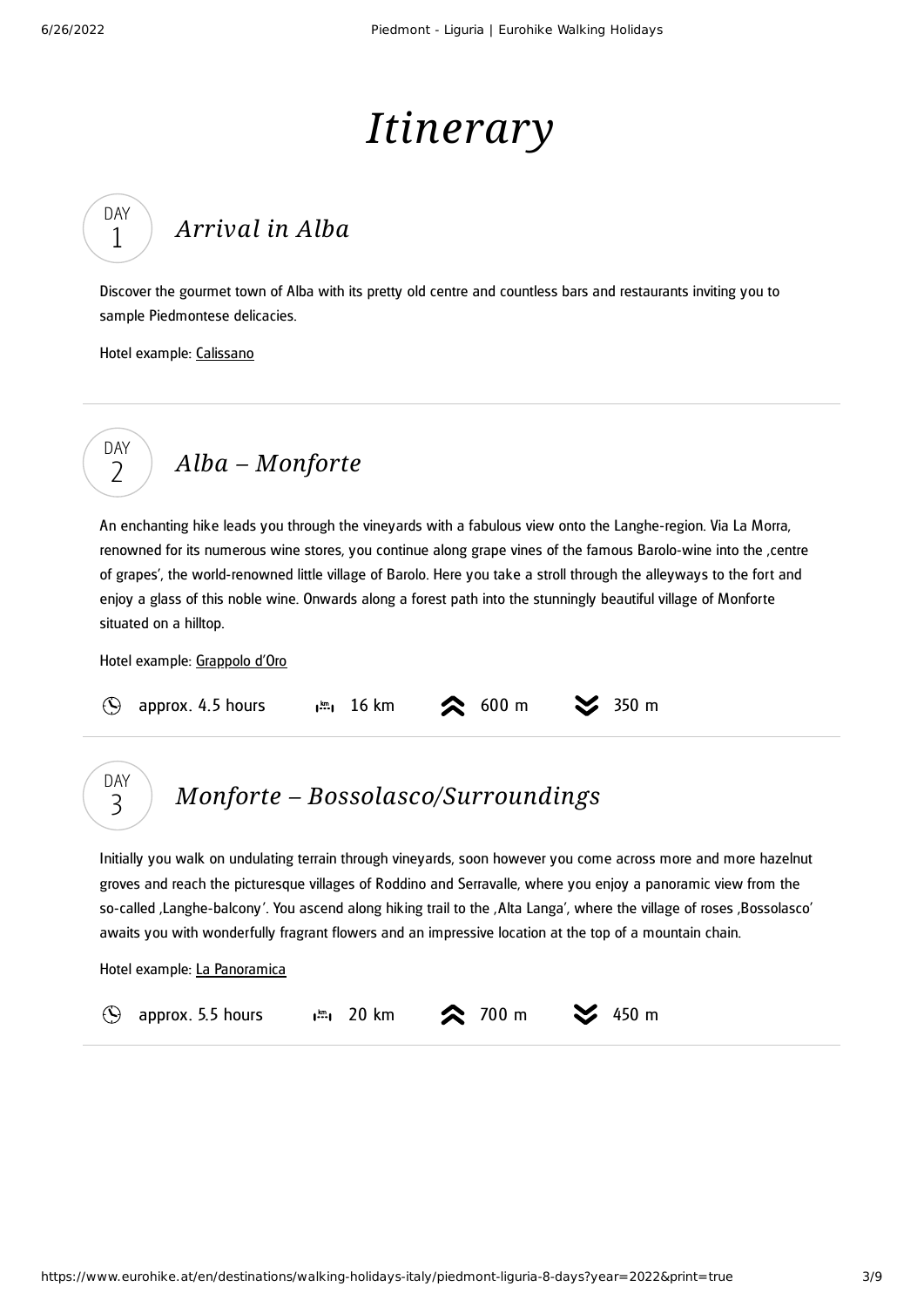

## *[Bossolasco/Surroundings](#page-3-0) – Millesimo*

<span id="page-3-0"></span>You walk along the mountain chain and past grazing herds of sheep towards Murazzano, where the famous cheese is produced. Then across remote farmland and vast cornfields with views onto the snow-capped Maritime Alps you ascend today onto the highest hilltop of the Langhe-region. Old stone houses and chapels line your path, on a clear day you can even see the sea! Short transfer into the little town of Millesimo, whose old part of town is considered one of Italy's most beautiful town centres, the ,Borghi piu belli d'Italia'.

Hotel example: Hotel La Gaietta





DAY 6

### *Millesimo – [Bardineto](#page-3-1)*

<span id="page-3-1"></span>Today you hike your first stage in the region of Liguria. After a short transfer up to the Melogno-pass you continue along the high-altitude path 'Alta Via dei Monti Liguri' through endless beech forest. Via a mountain trail you reach the Monte Carmo summit, from this peak the sea seems within one's reach. In the evening you reach the little village of Bardineto, situated amidst wooded mountain chains and is particularly renowned for its mushroom specialities.

Hotel example: [Maria](http://www.hotelmarianella.com/) Nella

|  | $\circledS$ approx. 5.5 hours | $\frac{1}{2}$ 17 km $\approx$ 450 m $\approx$ 800 m |  |  |  |
|--|-------------------------------|-----------------------------------------------------|--|--|--|
|--|-------------------------------|-----------------------------------------------------|--|--|--|

## *[Bardineto](#page-3-2) – Albenga*

<span id="page-3-2"></span>You can look forward to a fantastic hike along the Ligurian long-distance hiking path , Sentiero Liguria'. Spectacular panoramic views onto mountains, coastline and islands accompany your path, meandering along the mountain ridge towards the sea. The leisurely option leads you into the medieval village of Castelvecchio and downhill to Zuccarello, from where you take the bus to Albenga. Today your overnight stay is located directly at the sea: so enjoy a dip in the waves before you sample the local fish at the beach restaurant.

Hotel example: [Marisa](https://www.marisahotel.com/default.aspx?l=en)

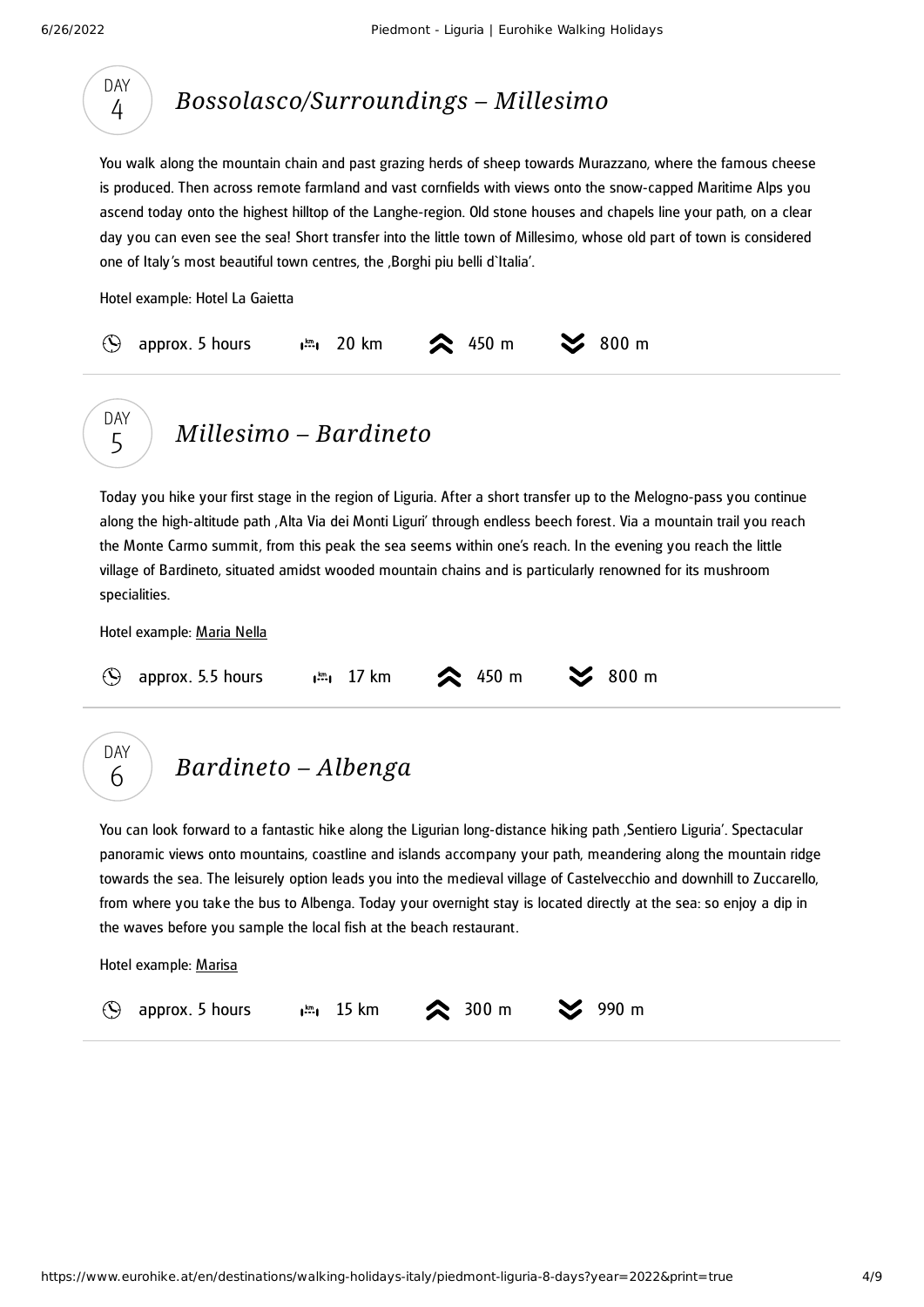

<span id="page-4-0"></span>As a finale a coastal hike with great views awaits! Initially you walk along the sea then you ascend to the ,Alta Via Baia del Sole'. A truly amazing hiking path along fragrant Macchia-bushes leading you via the peak of the Monte Bignone. Then across terraced fields and fruit groves you descend into the coastal village of Alassio, where you get to experience the flair of Italian ice-cream cafés and neat lidos. Spectacular views onto the turquoise-blue sea at the 'flower riviera' accompany you along your train ride into the famous town of San Remo.

Hotel example: Lolli [Palace](https://www.lollihotel.it/?lang=en)





*Departure or extra days*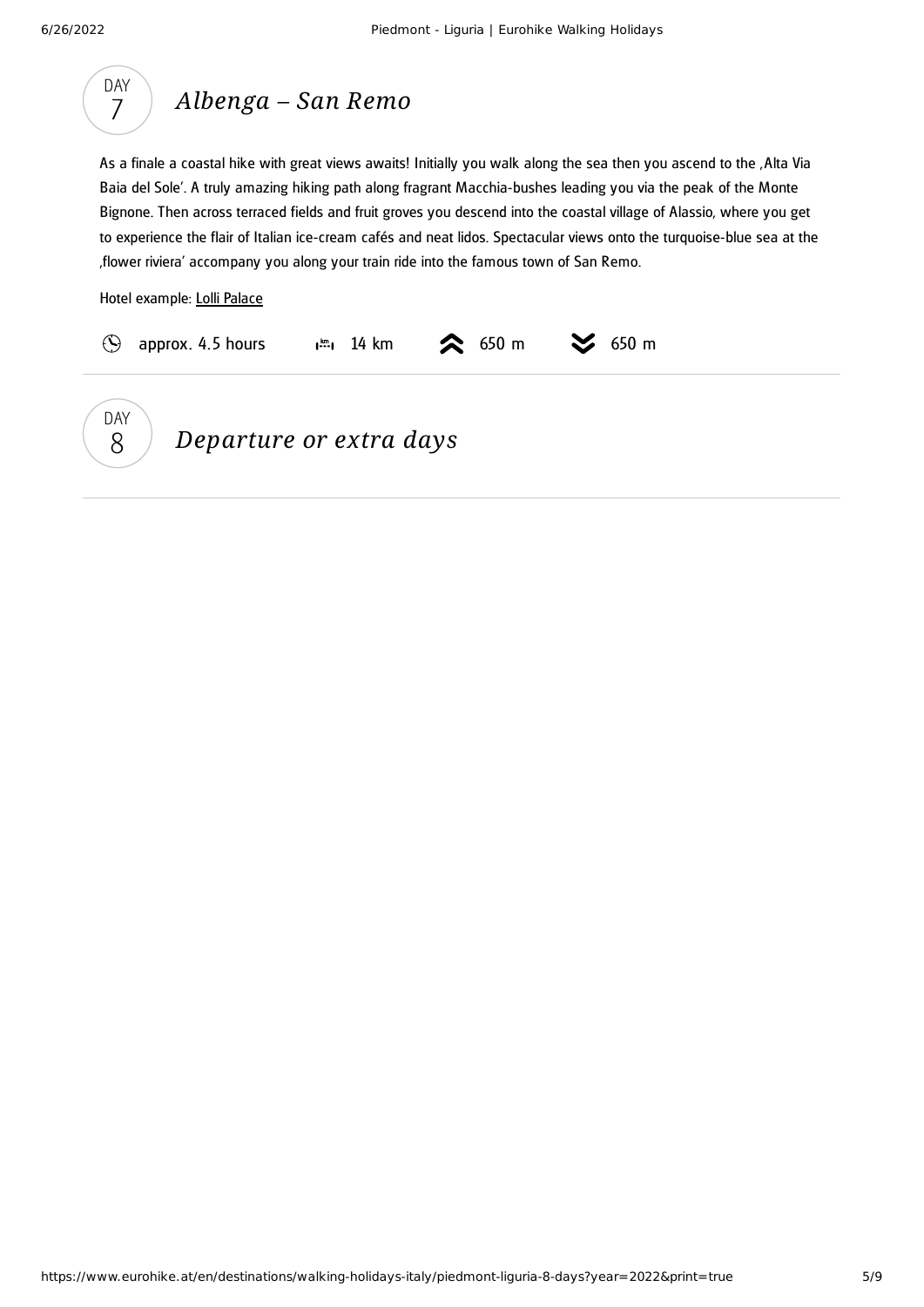# *Tour character*

During the first few stages in the Langhe-region you walk on undulating terrain on gravel-, forest- and dirt paths as well as on stony trails across the mountains, where surefootedness is required during short sections. Along the coast narrow trails await, beautiful hiking paths particularly with great views. With nearly all daily hiking tours there are easier options to choose from.

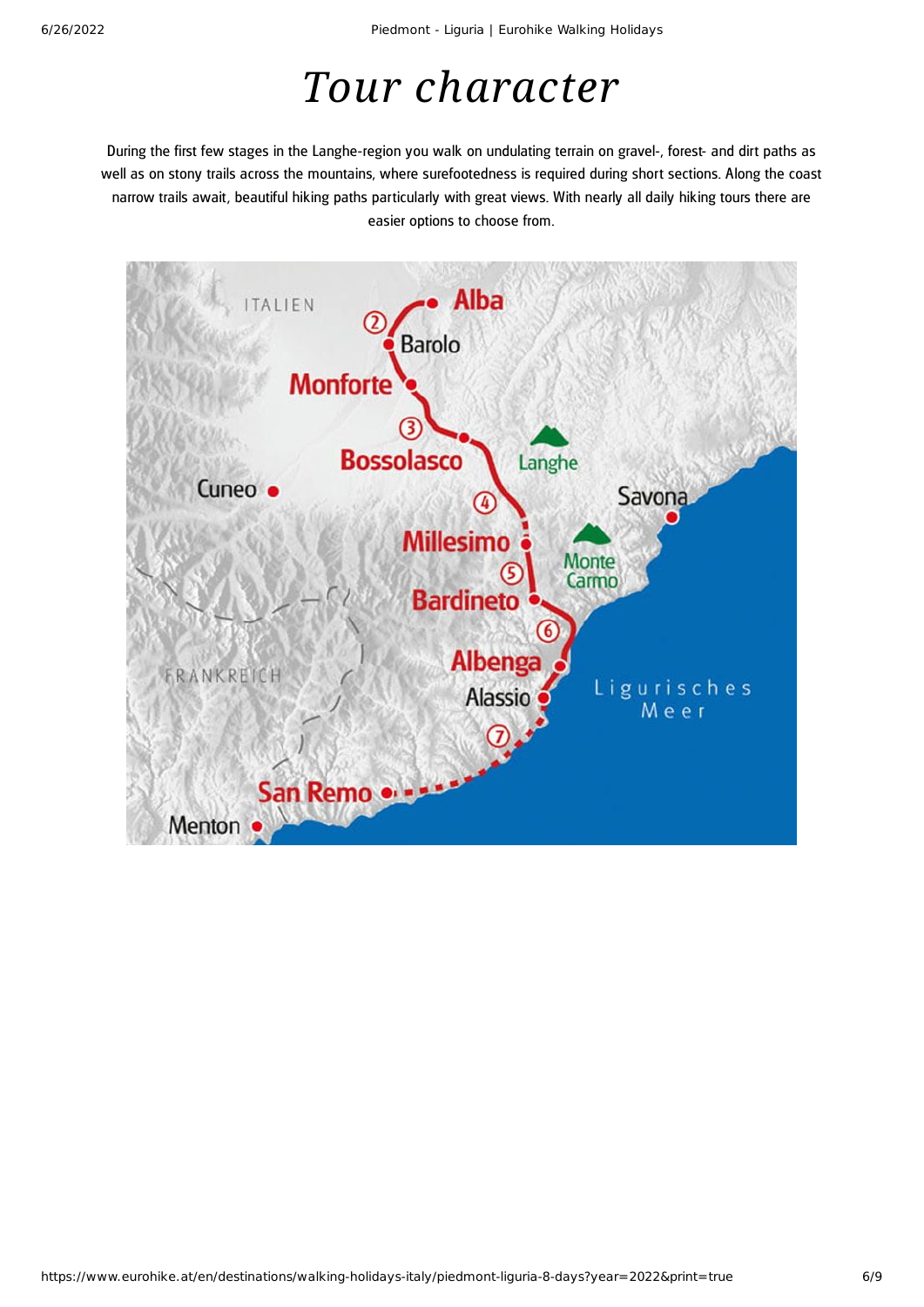## *Prices and events*

### *Place of arrival: Alba*

|                                          | Season 1<br>02.04.2022 - 23.04.2022  <br>18.09.2022 - 08.10.2022  <br>Arrival Saturday | Season 2<br>24.04.2022 - 04.06.2022  <br>28.08.2022 - 17.09.2022  <br><b>Arrival Saturday</b> | Season 3<br>05.06.2022 -<br>27.08.2022<br>Arrival Saturday |  |  |  |
|------------------------------------------|----------------------------------------------------------------------------------------|-----------------------------------------------------------------------------------------------|------------------------------------------------------------|--|--|--|
| Piedmont - Liguria, 8 days, IT-PIWAS-08X |                                                                                        |                                                                                               |                                                            |  |  |  |
| Base price                               | 749.00                                                                                 | 799.00                                                                                        | 859.00                                                     |  |  |  |
| Surcharge single room                    | 299.00                                                                                 | 299.00                                                                                        | 299.00                                                     |  |  |  |

Category: 1x 4\*\*\*\*-hotel (Alba), 3\*\*\*- and mid-range hotels

# *Additional nights*

### *Place of arrival: Alba*

|                       | Season 1<br>Apr 2, 2022 - Apr 23, 2022  <br>Sep 18, 2022 - Oct 8, 2022  <br>Arrival Saturday | Season 2<br>Apr 24, 2022 - Jun 4, 2022  <br>Aug 28, 2022 - Sep 17, 2022  <br>Arrival Saturday | Season 3<br>Jun 5, 2022 - Aug 27,<br>2022<br>Arrival Saturday |
|-----------------------|----------------------------------------------------------------------------------------------|-----------------------------------------------------------------------------------------------|---------------------------------------------------------------|
| Alba                  |                                                                                              |                                                                                               |                                                               |
| Double room p. P.     | 69.00                                                                                        | 89.00                                                                                         | 89.00                                                         |
| Surcharge single room | 49.00                                                                                        | 49.00                                                                                         | 49.00                                                         |
| San Remo              |                                                                                              |                                                                                               |                                                               |
| Double room p. P.     | 79.00                                                                                        | 79.00                                                                                         | 95.00                                                         |
| Surcharge single room | 45.00                                                                                        | 45.00                                                                                         | 45.00                                                         |

Prices per person in EUR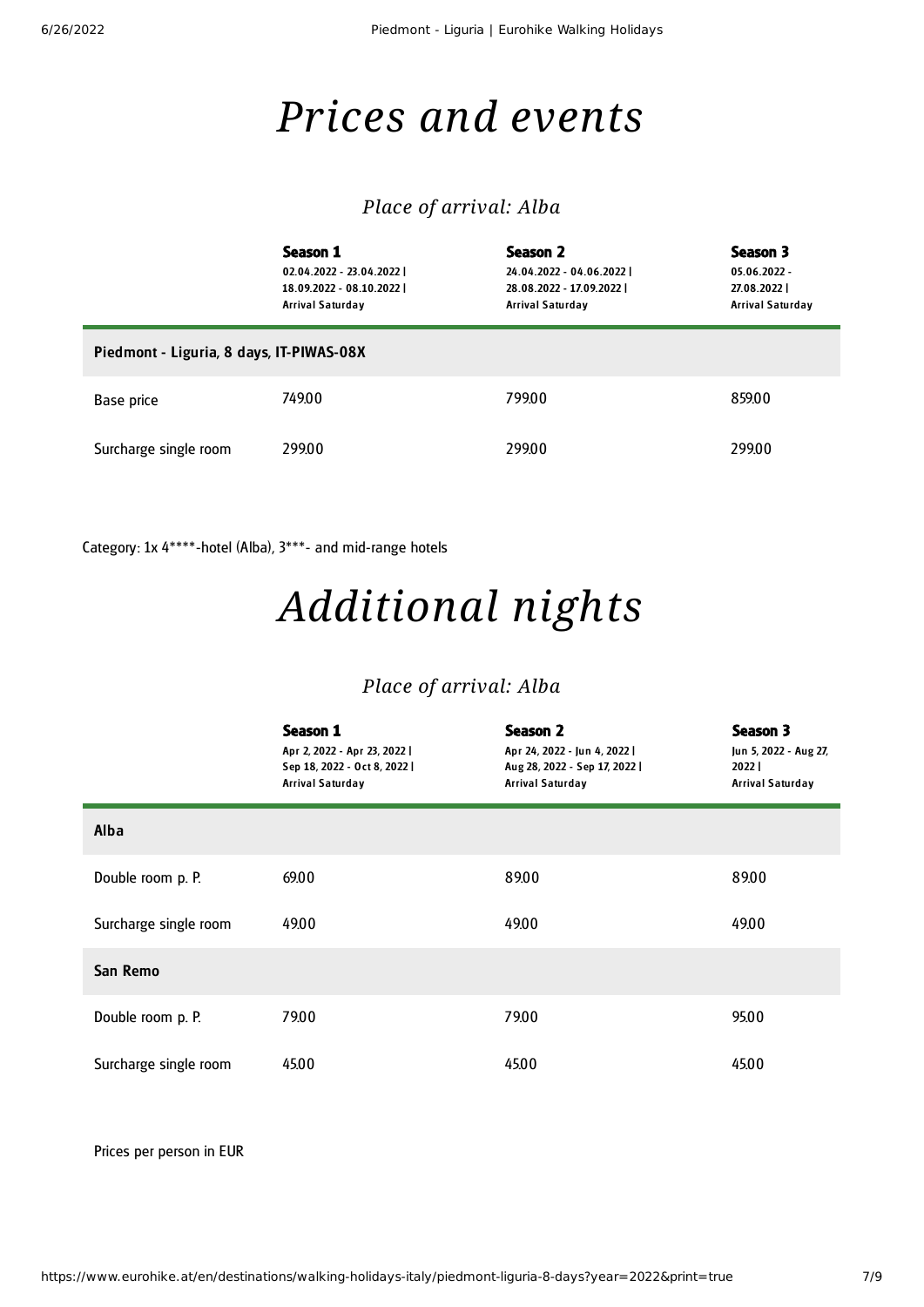# *Services and infos*

#### **Services**

#### Included:

- Accomodation as already mentioned
- Breakfast
- Luggage transfer
- Transfers according to program
- 1 Wine tasting (English)
- Carefully elaborated route description
- Detailed travel documents 1x per room (German, English)
- App for Navigation and GPS-data available
- Service hotline

#### Optional extras:

- Airport transfer Milano (Malpensa, Linate) Alba: EUR 240 up to 3 persons, EUR 280 up to 7 persons, EUR 350 from 8 persons, duration approx. 2 hours, reservation is necessary, to be paid for in advance.
- Airport transfer Milano (Orio al Serio) Alba: EUR  $\bullet$ 290 up to 3 persons, EUR 350 up to 7 persons, EUR 400 from 8 persons, duration approx. 2.5 hours, reservation is necessary, to be paid for in advance.
- $\bullet$ Airport transfer Turin (Caselle) – Alba: EUR 150 up to 3 persons, EUR 190 up to 7 persons, EUR 240 from 8 persons, duration approx. 1.5 hours, reservation is necessary, to be paid for in advance.
- Return transfer by minibus to Alba every  $\bullet$ Saturday, costs EUR 80 per person, reservation is necessary, to be paid for in advance.

#### Infos

#### Arrival / Parking / Departure:

- Train journey to Alba. From Turin in approx. 1.5 hours to Alba (1x change) or in approx. 3 hours from Milan to Alba (2x change).
- Turin or Milano airport.
- Parking: Hotel parking spaces approx. EUR 15 per day. No reservation possible.
- Return journey from San Remo to Alba by train and bus in approx. 5 to 6 hours (1x/2x change).

#### Things to note:

- Tourist tax, if due, is not included in the price  $\bullet$
- On arrival in July and August double overnight in  $\bullet$ San Remo instead of the overnight stay in Albenga.
- $\bullet$ Short ride with public transport to Albenga, approx. EUR 7 per person
- Train ride from Alassio to San Remo, approx. EUR  $\bullet$ 6 per person
- On arrival dates in July and August, train journeys  $\bullet$ to/from San Remo, approx. EUR 12 per person
- $\bullet$ Special dates on request
- Further important information according to the package travel law can be found [here](https://www.eurohike.at/en/travel-information/before-the-tour/pci)!